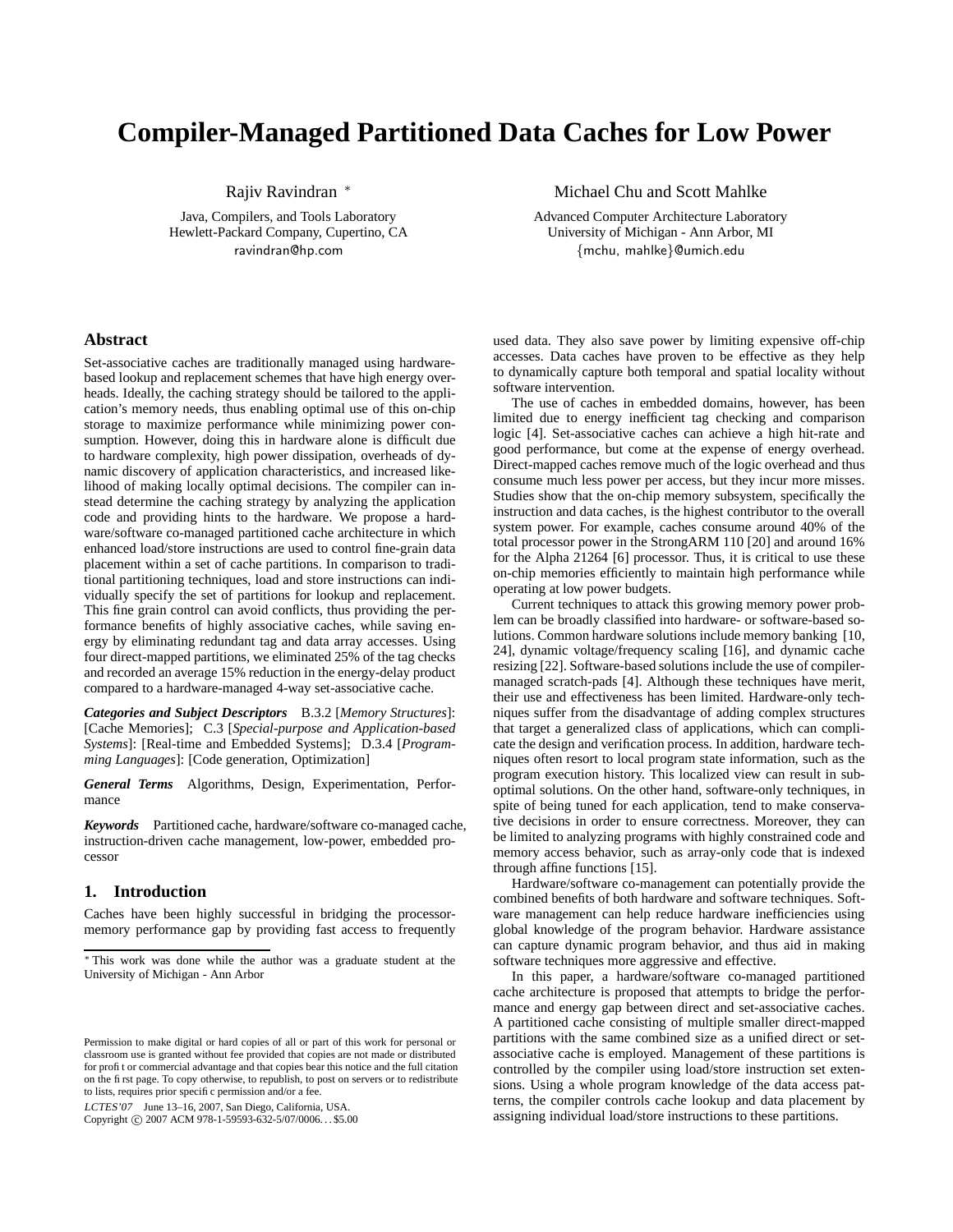This software-guided partitioned cache architecture has many advantages. First, a smaller direct-mapped cache is more power efficient than either a unified direct-mapped or a set-associative cache, as the data and tag arrays are smaller. The software decides what partitions are activated, thus eliminating redundant tag/data array accesses to reduce power. Second, by managing the placement of data using memory reference instructions, the compiler can enforce a better replacement policy. For example, data items that are accessed with a high degree of temporal locality can be placed in different partitions to avoid conflicts. In addition, references that are separated in time or whose live-ranges do not intersect can share the same partition. Thus, this data orchestration can help reduce conflict misses. Region-based caches [18] have been proposed, where multiple caches are used to capture heap, global, and stack accesses. But, unlike their approach, partitioned caches provide much finer grain data management and control. Instruction-level management generalizes to all types of data for all classes of applications, including heap dominated ones, where distinct heap objects can be placed in different partitions. Thus, through compiler-controlled management, the partitioned cache architecture can achieve the performance of a set-associative cache, while having the energy signature of a direct-mapped cache.

## **2. Background**

In this section, we motivate the need for hardware/software comanaged caches and discuss how software can exploit partitioned caches for finer grained cache management.

**Hardware/Software Co-Managed Caches:** In a traditional cache design, the hardware is used to determine replacement and allocation policies. A standard hardware cache controller has two main responsibilities: 1) checking if the referenced data is present in the cache, and 2) on a miss, deciding where in the cache to allocate the requested data. Performing checks in hardware allows for fast and efficient access of the referenced data. It provides the appearance of a uniform address space by hiding the details of the underlying cache architecture from the programmer. The tags help in dynamically locating the cached memory references that can be hard to analyze statically.

Making decisions in hardware usually forces a single, conservative allocation and replacement algorithm. Implementing a more flexible replacement policy entirely in hardware is usually expensive. Hardware-based schemes typically place data using the setindex field extracted from the address. This does not consider the access behavior pattern of the referenced data. For example, two data items referenced temporally adjacent to each other can be placed in the same set, thus causing conflicts. To reduce the effect of conflicts, set-associativity is employed such that conflicting data elements are placed in different ways. But here again, a simplistic replacement policy, such as pseudo-LRU, is used that does not guarantee the absence of conflicts. Moreover, for set-associative caches, on each reference, every way within the set has to be probed to check for the presence of the data. Different applications or separate phases within the same application can have widely varying associativity requirements depending on their locality and working set characteristics. Thus, many of these tag checks are redundant, wasting power at no added performance advantage.

Making replacement and allocation decisions in the compiler can offer several benefits, as it can employ more intelligent heuristics to make replacement decisions at considerably lower costs. Also, the compiler has the added advantage of analyzing the application's future behavior through profiling on a representative input set. Software control can thus customize the cache accesses based on the needs of the application. Software-only approaches like code/data reorganization [8, 28] can help avoid conflicts. However, the hardware, being transparent, is unaware of these transformations and thus performs wasted tag checks.

We employ a hardware/software co-managed caching policy where the hardware performs the critical cache lookup to reduce access time, while providing directives through software for efficient management. Exposing the operation of the cache to the software/compiler facilitates efficient use of this critical storage for both power and performance.

**Partitioned Caches:** Cache partitioning allows for coarser grained management by the software as compared to hardwarebased replacement, while delegating critical finer granularity operations, such as tag checks, to the hardware. Traditionally, caches are logically organized into ways, where the tag corresponding to each of the ways are compared in parallel to reduce access cycle time. The data is read from the matching way. Prior to matching, the parallel access has to pre-charge and read all the tag and data arrays, but select only one of the ways<sup>1</sup>, resulting in wasted dynamic energy [22]. Ideally, in an n-way set-associative cache, using an oracle predictor, only one of the n-ways must be read and the rest can be ignored.

In vertically partitioned [40] or way-partitioned caches [9], each way is treated as a separate partition. Prior work uses vertical partitions for either energy savings through hardware control [40], or as coarser grained units that are managed as scratch-pads [9]. We generalize this idea by allowing the compiler finer grain control over the individual ways. In particular, on a cache access, the compiler decides the partitions or ways to be probed for the referenced data. Similarly, cache replacement is restricted to certain ways so as to reduce conflict misses. Although multiple ways can reduce conflicts, pseudo-LRU replacement algorithms are non-optimal, and thus cannot guarantee correct decisions. By proactively placing temporally co-located data references in different partitions, the compiler can avoid conflicts. Similarly, references that have poor temporal locality can be restricted to a single partition or even be allowed to bypass the cache by not assigning them to any of the partitions, thus preventing cache pollution. Smaller L1 caches with low associativity, high degree of conflict misses, and requiring a single cycle access are ideal candidates for way-based partitioning. It should be noted that partitioning need not be restricted to individual ways, but rather can include multiple ways per partition.

More importantly, in addition to reducing conflict misses, waypartitioned software-managed caches can restrict cache lookups to only selected ways that are guaranteed to contain the data. This provides a two-fold advantage. First, restricting memory references, based on its individual memory needs, to only a subset of the available cache can help save energy as only the assigned set of tags and their corresponding data arrays are activated. Second, per-access cycle time can be improved since only a limited set of ways are read on a single access. Ideally, the compiler can restrict each access to just a single way, thus matching the energy savings of an oracle predictor.

Way partitioning provides an ideal platform for the compiler to exercise fine-grained management of data placement by reducing conflicts while lowering the energy consumed. This work focuses on L1 caches, although the technique can be generalized to other levels of the cache hierarchy. Single level caches are common in embedded domains, where energy is a primary design constraint. We focus on software-based way-partitioning of L1 caches, as they are typically small and capture majority of the memory references.

<sup>&</sup>lt;sup>1</sup>L1 caches generally employ parallel access to ensure the fastest access time. Lower levels of the memory hierarchy, i.e., L2/L3 caches, often serialize tag and data access to reduce unnecessary energy consumption as access latency is less important.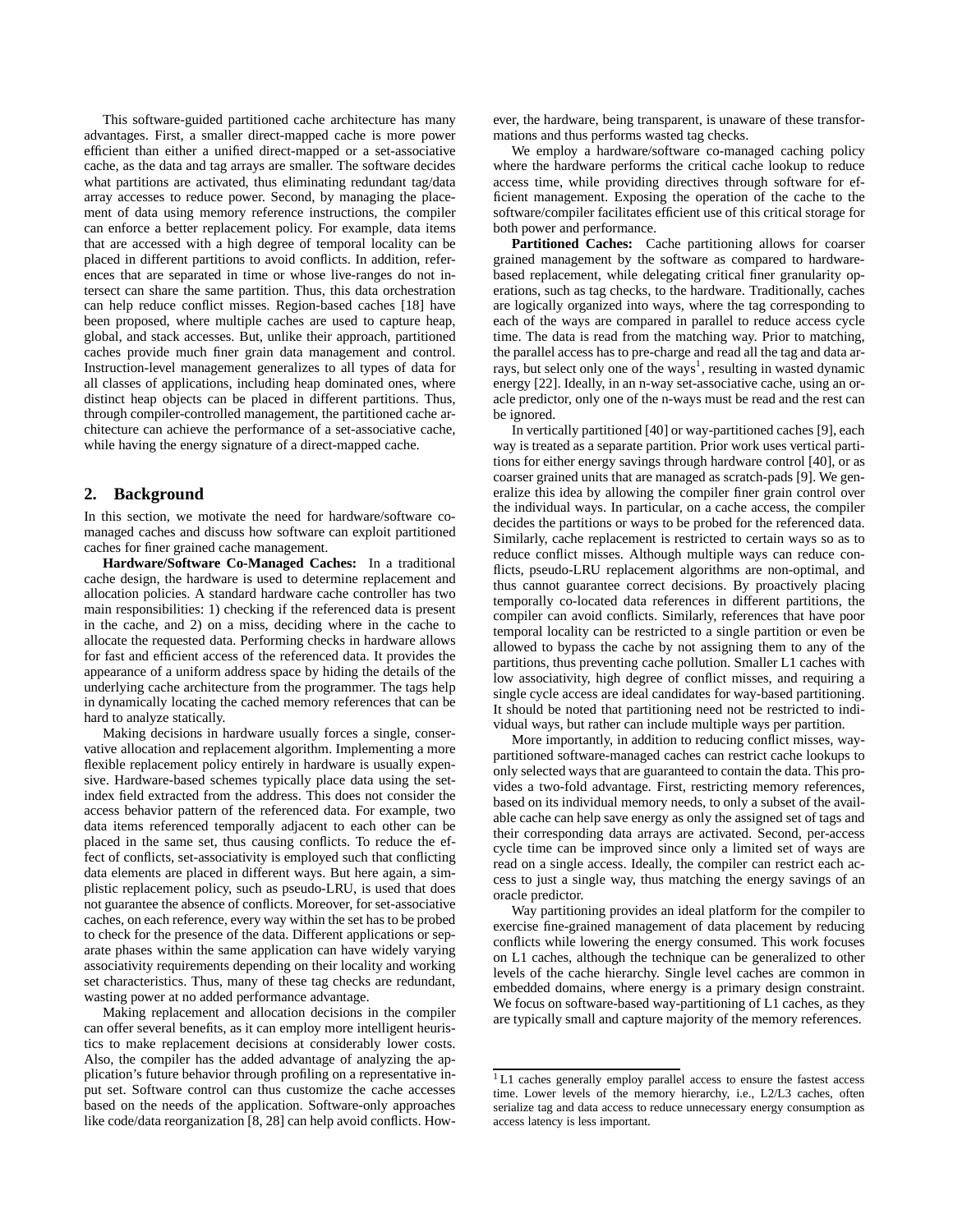

**Figure 1.** Software-managed vertically partitioned cache: (a) Cache design, (b)-(d) Load/Store instructions with partition bitvector annotations.

## **3. Partitioned Cache Architecture**

In this section, we look at the architecture and the ISA extensions required for a software-managed partitioned cache. The cache controller is altered to allow for a specified subset of the cache ways to be activated on a lookup. In addition, on a cache miss, the cache can be directed to only use a subset of the ways during replacement. Modified load/store instructions are used by the compiler to control the operations of the cache.

An important factor in determining the cache design is the granularity of partition assignment. Partition assignment should ideally be made at the cache block level, thereby matching replacement decisions. However, since memory blocks that a program accesses can vary for every run of the program, we instead assign partitions to the load or store instructions that access these blocks. By guiding the memory instructions, data placement in the cache is indirectly controlled. In order to guide load/store operations to their designated cache ways, we extend the instruction set architecture to include partition designations.

Figure 1 shows a 4-way set-associative cache. Each way is treated as a software-controlled cache partition. As shown on top of Figure 1, we conceptually extend the load/store instructions with additional operand fields. For a k-partitioned cache, a kelement bitvector immediate field is used to denote the partition(s)  $(i.e., way(s))$  to which the instruction is assigned. For example, in Figure 1(b), *LD 1* is assigned to partitions 2 and 3. Similarly, *LD 2* in Figure 1(c) is assigned to partitions 0 and 1, and *LD 3* in Figure 1(d) is assigned to partitions 1 and 2.

**Cache Replacement:** On a miss, a block within the cache must be selected for replacement. Only those ways specified by the replacement bitvector are considered for eviction. This allows the compiler control over the replacement decisions among the ways in a set. If an instruction is assigned to multiple partitions, LRU or another replacement policy can be used to choose among the specified partitions. For regular load/store instructions that are unannotated with bitvectors, all the partitions are considered for replacement. Thus, the flexibility of the underlying hardware allows the compiler to treat individual loads as needing any number of ways of the cache, based on its access characteristics.

**Cache Lookup:** On a cache access, all ways that could possibly include the cache block must be probed. This is required to avoid any coherency and duplication of cache blocks. If two memory references sharing the same set of data objects are placed in different

partitions, then all such partitions have to be checked for the presence of the data. The lookup could be accomplished by adding a second bitvector for lookup to each instruction, which corresponds to all the partitions that could hold the referenced data object. During lookup, only the specified ways have to be probed. Separating replacement from lookup provides the combined flexibility of improving performance by controlling data placement, while saving power by avoiding redundant tag checks.

While the lookup bitvector would accomplish the task, its task can easily be folded into the original replacement bitvector and a single extra bit-field. This bit-field, called the R/U-(**R**estricted/ **U**nrestricted) bit, is added to each load/store instruction and shown in Figure 1. This field is used to restrict the tag checks to the partitions specified in the bitvector. *R* means that only the specified partitions in the replacement bitvector need be probed, while *U* forces all the partitions to be checked. Although a unified lookup/replacement bitvector is less general than having a separate lookup bitvector, it has been found to provide comparable benefits at reduced costs.

This lookup optimization requires the compiler to guarantee that two memory instructions assigned to different partitions with the R-bit will never access the same data. More details on how this is done is described in Section 4. In the example shown in Figure 1, *LD 1* and *LD 2* are assigned to two different sets of partitions with their R-bit set.

**ISA Support:** The ISA extensions as described above require adding more encoding bits, which might not be practical for embedded processors where code size is a primary design constraint. This overhead can be reduced by using a special purpose register, called the *cache access register* (CAR), to hold the partition bitvector. This allows extending the design to an arbitrary number of partitions. Further, we introduce two different types of load/store instructions. One that is partition cognizant, while the other that is not. The partition aware instruction implicitly sources the CAR. New move instructions are required to initialize the CAR with the appropriate partition bitvector and the R/U-bit values. Partition unaware instructions do not use the CAR and perform lookup and replacement on all the ways just as in traditional designs. As shown in our experiments, the resulting code size overhead is only 0.4%. Further, multiple such registers can be used to avoid scheduling constraints. Alternately, if the ISA permits, explicit general purpose register operands can be used to hold the bitvector.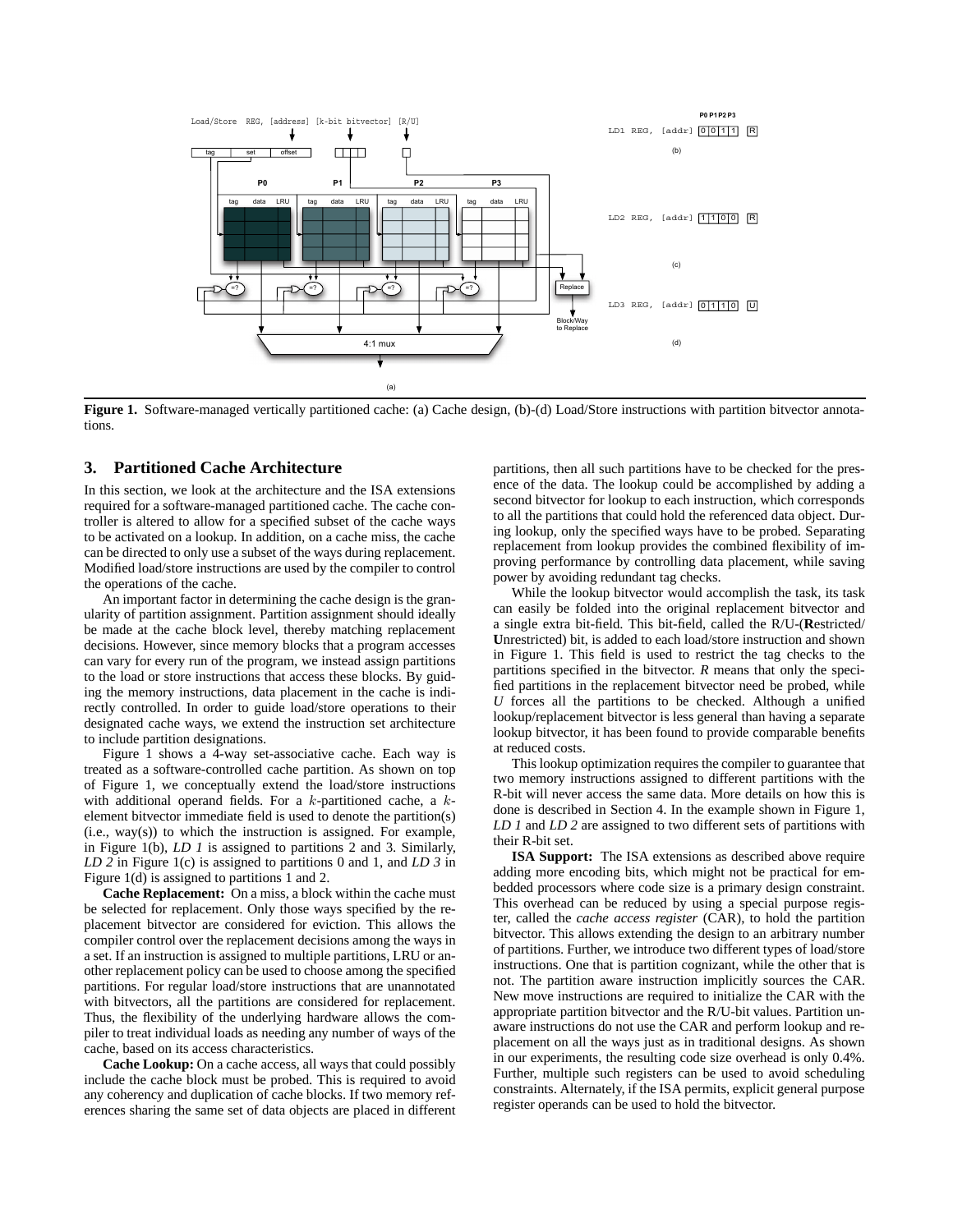Besides the modifications to the cache controller to honor the partitions specified by the current instruction, no additional hardware beyond a standard cache is necessary. The tag directory structure is retained. If partitioning is not supported, the assignment can be ignored and the default set-associative scheme can be used. For future generation processors that could be designed with higher or lower associativity, the compiler specified partitions can be virtualized by allowing multiple specified partitions to refer to a single way or a single specified partition to refer to multiple ways.

The objective of this work is to balance two opposing goals. On the one hand, cache access energy can be reduced by restricting memory references to as few ways as possible. Energy is reduced by limiting the number of tag and data arrays that are activated during each access. Moreover, controlled placement can help avoid conflict misses, thus eliminating off-chip accesses. However, this can potentially lead to capacity misses for references that have a moderate to large working sets. Large working sets are handled by allocating ways to the corresponding accesses. Therefore, the compiler must balance these trade-offs so as to reduce conflicts while minimizing energy.

## **4. Compiler Partitioning of Memory Instructions**

Software-managed cache partitioning gives the programmer or the compiler explicit control to manage the different partitions based on the memory needs of the application. In this section, we describe a compiler heuristic that automatically analyzes an application and assigns the important load/store instructions within the program to different cache partitions. The compiler assigns these memory reference instructions to partitions (i.e., cache ways) with two major goals: (1) reducing conflicts among data objects that are simultaneously accessed and (2) restricting the instructions to the appropriate number of partitions to satisfy the working set of that reference. The first goal improves cache utilization by eliminating conflict misses that arise due to interferences among temporally co-located data reference streams. The second goal tries to reduce the number of redundant tag/data array checks that would otherwise have to be performed by the hardware. These goals provide the combined benefit of achieving the performance advantage of set-associative caches while reducing the energy consumed.

Compiler-managed partition assignment consists of two phases: cache estimation and assignment. The cache estimation phase analyzes the memory access and usage characteristics of the application to estimate the cache configuration requirement of individual loads and stores. In addition, it also computes the degree of temporal interference among each of the loads/stores. In the assignment phase, a greedy heuristic assigns memory instructions to partitions. We employ a combined static and profile-driven compiler analysis. Pointer-analysis is used to control cache lookups for correctness, while profiling is used to guide partition assignment. Profile-based analysis is more accurate in the presence of dynamically allocated data structures. Alternately, affine array index analysis [35] can be used to compute the memory reuse patterns and conflicts of data objects.

Figure 2(a) shows a sample C code segment with nested loops. This example is used throughout this section to illustrate the partitioning process. The load and store instructions that correspond to the accessed arrays are labeled in the source. Between the two innermost loops (with indices *j* and *k*), the arrays *y* and *x* are reused, while accesses to the *w* objects (*w1* and *w2*) are distinct. During execution of each innermost loop, the accesses to *y*, *x*, and the *w* objects are temporally co-located. So to prevent cache misses, each of these data objects have to be assigned such that they do not overlap with each other. Also, during the execution of the second loop, *w2* should not displace either *y* or *x*. But since *w1* and *w2* are distinct, they have no reuse and can overlap in the cache.

# **4.1 Phase 1: Cache Estimation**

In order to assign partitions to the load/store instructions, the compiler first analyzes the application to identify three key attributes: (i) the data sharing pattern among different load/store instructions, (ii) the cache configuration required to satisfy the working set requirement of each load/store instruction, and (iii) the degree of conflict between every pair of load/store instructions.

Multiple instructions could share access to the same set of data structures. Grouping such references helps to restrict the number of partitions to which they are assigned. In addition, it guarantees that instructions that access the same set of data objects have the same partition assignment. The working set size estimates how much cache should be allotted to the instruction, while the degree of conflict guides placement of instructions to different partitions. These attributes are mined independent of the address and the organization/replacement-policy of the target cache architecture.

The compiler initially profiles the code by running the application on a train input set. The profile run generates a trace of the load/store instructions executed during the run along with the addresses referenced in units of cache blocks. The traces are processed on-line by analyzing a window of references that slides over the generated trace. The window size is bound to two times the size of the cache in units of cache blocks.

#### **4.1.1 Computing Data Sharing Among Load/Stores**

Capturing commonality between instructions that access the same data can help limit cache accesses to just the required set of partitions. This involves using points-to analysis to guarantee that instructions that could potentially access the same data set are assigned to same partitions, and proactively merging such instructions to prevent them from being assigned to different partitions. This, in turn, reduces the number of partitions that are to be activated at run-time.

**Points-to Analysis:** To restrict the load/store instructions to access a subset of cache partitions, the compiler has to guarantee that no two references assigned to two different partitions can access the same data item. Pointer analysis is used to avoid this problem. The pointer analysis phase within our compiler annotates every load/store instruction with a set of object identifiers that it potentially accesses [23]. The objects can be global/stack arrays/variables/structures or heap allocated objects.

Initially, each distinct object identifier and its associated load/store instructions are placed into a separate object set. If an instruction accesses multiple data objects, they could reside in different object sets and hence the corresponding sets are merged. This process continues until a set of completely disjoint object sets are obtained. All instructions within the same object set have to be assigned to the same set of partitions. More conservatively, if they are assigned different partitions, their U-bit is set so that they check all available partitions on each reference for correctness. Instructions within each object set are guaranteed not to access data objects of another set and hence can be assigned the R-bit. Each such fused set are now treated as a single new instruction for the remainder of the analysis.

**Heuristic Fusing:** The pointer analysis phase is usually conservative and can potentially fuse more instructions than necessary. To avoid this, we also perform heuristic fusing. Based on the profile information, all instructions that share more than a threshold (60% is used in our experiments) of the commonly accessed cache blocks are fused. This is a less aggressive, but more accurate form of fusing, which helps to group instructions that truly alias.

Heuristic fusing is only used for the subsequent assignment phase. But, the setting of the R/U-bit is done based on the conservative pointer analysis information to guarantee correctness (see Section 4.2). To ensure correctness, pointer analysis may poten-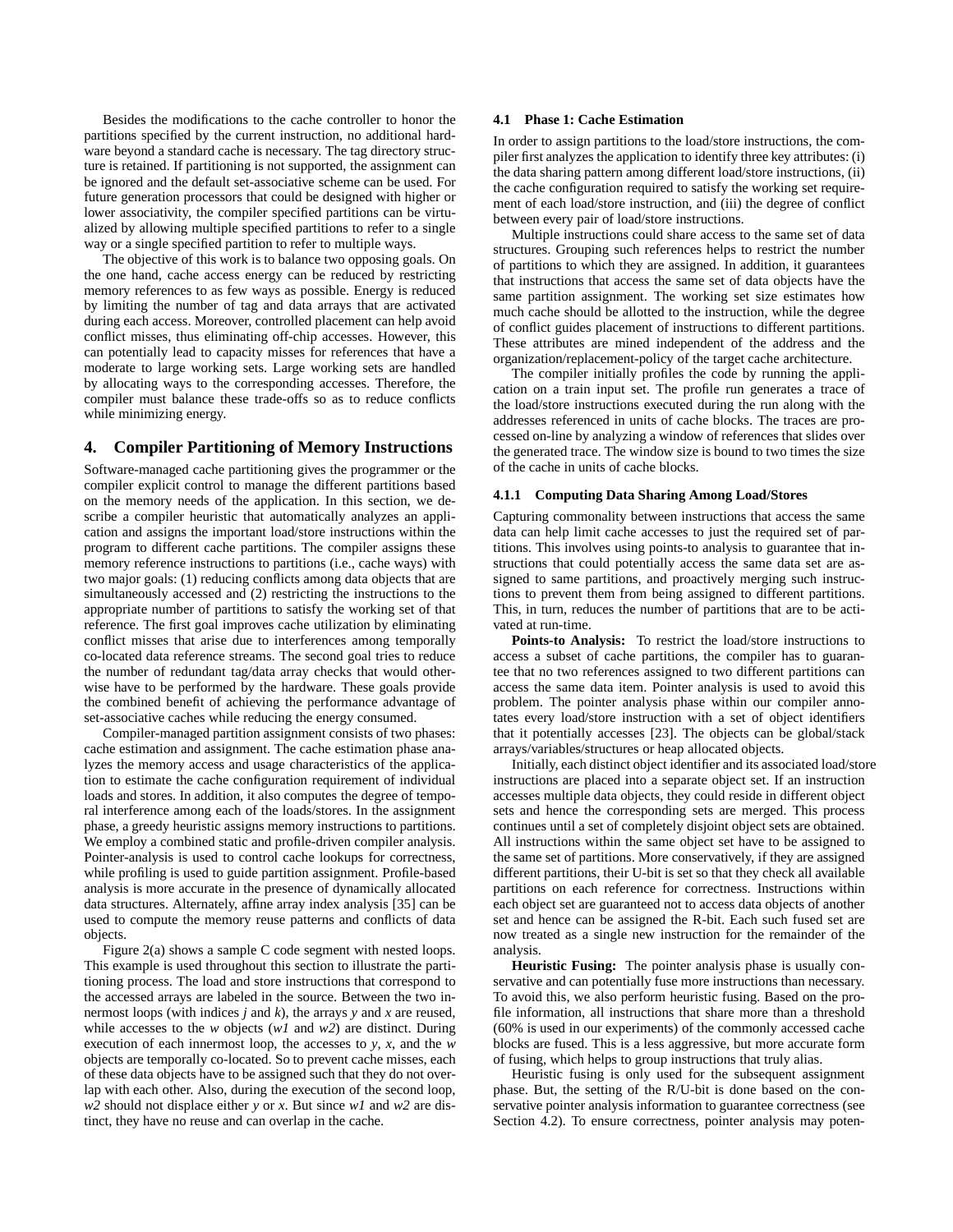

**Figure 2.** Compiler partitioning example: (a) Annotated code segment, (b) Trace consisting of array references, cache blocks, and load/stores from the example in Figure 2, (c) Fused load/store instructions, (d) Reuse distance (D) for each fused instruction, (e) Hit rate estimate for different cache configuration using Equation 1.

tially tag two references as 'may alias', although at run-time they have a low probability of aliasing. Conservatively grouping such references forces them to be assigned to the same set of partitions leading to conflicts. Heuristic fusing avoids this by separating these references such that they can be assigned to different partitions. But, based on pointer analysis, the U-bit for both these references have to be set because, in the unlikely event of an alias, all other partitions have to be probed for any previously cached data. Although this fails to reduce redundant tag checks, it can help in improving performance by proactively reducing conflicts. Thus, the hardwaresupported decoupling of replacement from lookup allows the compiler to perform aggressive optimizations without being overly conservative.

An important point to note is that pointer analysis cannot detect the case when two loads access different objects that fall within the same cache block. Data padding is used to prevent such false sharing. Since most objects occupy multiples of cache lines, the overhead due to padding is minimal. Alternately, for objects that exhibit high locality, the corresponding load/store instructions can be grouped (based on static analysis [17]) to ensure that the same placement decisions are made for the group.

We use the trace shown in Figure 2(b) to illustrate the partitioning process. This is derived from the code in Figure 2(a). The  $B_i$ s represent the cache blocks that are accessed by the load/store instructions labeled in Figure 2(a). Along with the instructions, the corresponding data objects referenced are also shown. Note, while executing each innermost loop, the accesses to individual arrays can span multiple blocks. For example, accesses to array *x* in the *j*loop spans blocks B1 and B2. Instructions LD3 and LD4 reference the same array  $x$  and are grouped into a fused instruction. In this example, both points-to analysis and heuristic fusing leads to the same result, and hence for ease of explanation we assume conservative fusing based on pointer analysis. The grouping of instructions is shown in Figure 2(c). Each fused instruction is shown as  $M_i$  and is also listed at the bottom of the trace in Figure 2(b).

#### **4.1.2 Estimating Cache Requirement For Load/Stores**

The goal of the compiler is to allocate sufficient cache partitions to each load/store instruction to hold its expected working set. By assigning the right number of partitions, we eliminate capacity/conflict misses for all data accessed by that reference, while avoiding any redundant tag/data array accesses.

**Working Set Size Estimation:** To estimate the number of partitions, first the working set size of each load/store instruction, based on the concept of stack-reuse distance [19] (denoted as D), is computed. For a specific instruction  $L_k$ , its cache block reference in temporal order are used. The size is estimated by looking at the past references to unique cache blocks by that instruction. The trace is scanned in reverse order starting from the current reference  $B_k$ . All unique references to  $B_i \neq B_k$ ) until the last occurrence of  $B_k$ is the number of cache blocks required (reuse distance) such that the current occurrence of  $B_k$  hits in a fully associative cache. The last  $B_k$  seen is then removed from the trace, and the current  $B_k$ becomes the last occurrence for subsequent passes. The working set size of  $L_k$  is one more than the weighted average of such reuse distances.

Consider the example trace shown in Figure 2(b). The current reference is shown by the arrow pointing to the fused instruction *M4* that references the block *B1*. Prior to this, *M4* references *B2* after referencing *B1* at the beginning of the trace. Thus, for the current reference of *B1* to hit, *M4* requires at least two cache blocks. The reuse distance (D) for each reference  $M_i$  is shown in Figure 2(d).

**Number of Partitions:** The number of partitions assigned to a load/store should be large enough to hold its working set. This requires an accurate estimation of the hit rate of a given load/store instruction for various cache configurations based on its reuse distance.

Given a reuse distance  $D$ , cache size in terms of number of blocks  $B$ , and associativity  $A$ , the hit rate can be approximately computed using the formula [5]:

$$
\sum_{a=0}^{A-1} \binom{D}{a} \left(\frac{A}{B}\right)^a \left(\frac{B-A}{B}\right)^{D-a} \tag{1}
$$

The reuse distance D can be interpreted as: for a given reference B, there is, on average, D unique references to other blocks  $B_i$  between two unique references to B. The above formula assumes that the intervening references have an equal chance of being placed in any of the cache blocks within a set.

Using Equation 1, the hit probability for different cache configurations is shown in Figure 2(e). Each entry in the matrix represents the hit rate for a given value of D. The rows of the matrix are the number of blocks in the cache, while the columns represent the associativity (or the number of partitions) in the cache. Here, we are only concerned with the entries in the diagonal of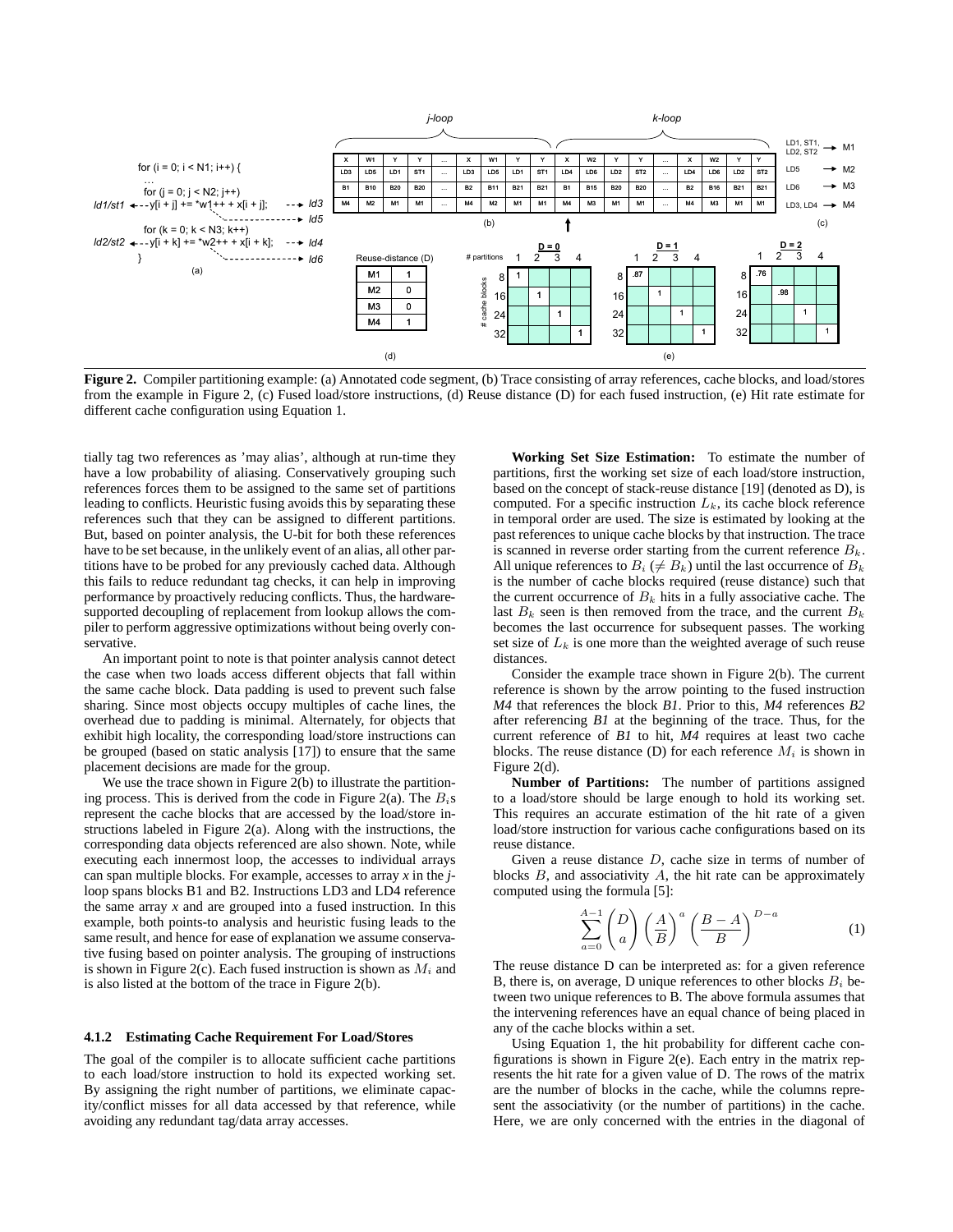

Clique 1 : M1, M2, M4  $\rightarrow$  New reuse distance (D) = 2 Clique 2 : M1, M3, M4  $\rightarrow$  New reuse distance (D) = 2 Combined reuse distance  $\rightarrow$  Max(2, 2) = 2



**Figure 3.** Continuation of compiler partitioning example from Figure 2: (a) Interference graph with cliques shaded, (b) The new reuse distance for each of the cliques, (c) Assignment of loads/stores to partitions/ways, (d) Annotating with partition bitvectors.

the matrix. The top left entry represents a single partition (or way) with the total number of blocks same as that within a single way. As we proceed along the diagonal, the cache size is increased by adding more ways. The off-diagonal entries correspond to cases where partitions/ways can be combined to produce larger directmapped caches.

The number of partitions required for each load/store instruction with a given reuse distance D, is computed from the above matrices by picking the entry along the diagonal with the highest hit rate. Although, we have shown a performance driven matrix, in reality, we use an energy matrix, where each entry corresponds to the energy consumed for that reference. The energy is computed using the formula  $NumReferences * EnergyPerAccess(B, A) +$  $(1 - HitRate) * NumReferences * EnergyPerMiss, where$  $EnergyPerAccess$  is a computed from CACTI [27] for a cache configuration with B blocks and A ways, while  $EnergyPerMiss$ is the energy required to fetch a cache line from L2 or off-chip memory on a miss. The  $HitRate$  is obtained from the performance matrix. Using this new energy matrix, the least energy consuming configuration is selected for each load/store instruction.

#### **4.1.3 Computing Interferences between Loads/Stores**

Section 4.1.2 computed the number of partitions required for individual load/store instructions. Since the cache is shared, it is important to assign memory instructions to the cache so that they do not conflict with each other. References that overlap temporally are to be placed in different cache partitions, while references that are not simultaneously live can share the same set of partitions.

This temporal interference between load/store instructions is captured using a graph-based representation, aptly named the *interference graph* (IG). IG nodes are the fused load/store instructions.

An edge exists between the nodes if the degree of overlap exceeds a threshold. To compute the interference, a single pass is made over the trace. Every load/store reference that occurs between two consecutive occurrences of another load/store is recorded. Using the trace in Figure 2(b), the IG for the continuing example is presented in Figure 3(a). It can be observed from the trace that during the execution of the inner *j*-loop, references M1, M2, and M4 occur together temporally, while in the *k*-loop, M1, M3, and M4 overlap temporally. But references M3 and M2 occur at two different points in time and do not interfere with each other and hence do not have an edge.

#### **4.1.4 Spatial Locality-Based Optimizations**

Up to this point in the discussion, the temporal locality properties of the application have been captured through trace-based analysis. The target architecture's default block size was used to capture the spatial locality for each reference. But, different applications have differing spatial locality characteristics. Thus, the ideal block size specific to each application has to be computed.

We saw earlier how the working set is computed in units of cache blocks for each memory instruction. The cache configuration, derived from Equation 1, assumes that each block in the working set has an equal probability of conflicting with every other block. This turns out to be overly pessimistic for references with high spatial locality and can force the reference to be assigned to multiple caches. Data references that exhibit a high degree of spatial locality can be assigned to a direct-mapped cache, as such a cache maps spatially adjacent references to adjacent cache blocks and avoids conflicts. Thus, accurate estimation of block sizes can help restrict memory references to fewer partitions.

To compute the ideal block size of the application, we vary the block size starting from the smallest granularity (the block size of the target cache architecture) to a maximum size (the size of a single partition) using a single pass of the trace. For each block size, the fraction of references that can be captured by a block of the new size is determined. The block size that maximizes this fraction is selected as the new block size. This new block size is computed prior to the earlier described phases and is used to estimate the reuse distance, the working set size, and the cache configuration as described above.

In Figure 2, using the default block size, M4 has a working set of two cache blocks. But the two blocks that M4 accesses, B1 and B2, are spatially adjacent as they are part of the array *x*. Hence, they will not conflict in a direct-mapped cache. By using twice the default block size, the new working set is just a single block.

# **4.2 Phase 2: Cache Assignment**

The goal of the assignment phase is to bind load/store instructions to partitions/ways in the cache. Instructions that exhibit a high degree of temporal overlap are placed in different partitions so as to prevent their data sets from conflicting.

In Section 4.1.2, the least energy consuming cache configuration was selected for each load/store instruction based on reuse characteristics. If there were an infinite number of partitions, each load/store instruction could be assigned such that its individual working set requirements are satisfied. But, since the number of partitions are limited, some instructions must be assigned to the same set of partitions. Again, if these overlapped instructions do not interfere temporally, there would not be any conflicts. Ideally, when faced with a choice of placing a set of instructions in the same set of partitions, the trace can be used to compute the combined working set as described in Section 4.1.2. The least number of partitions that can retain the combined working set can then be estimated for this overlapped set of instructions. But, this would involve multiple passes of the trace and is clearly impractical. So, we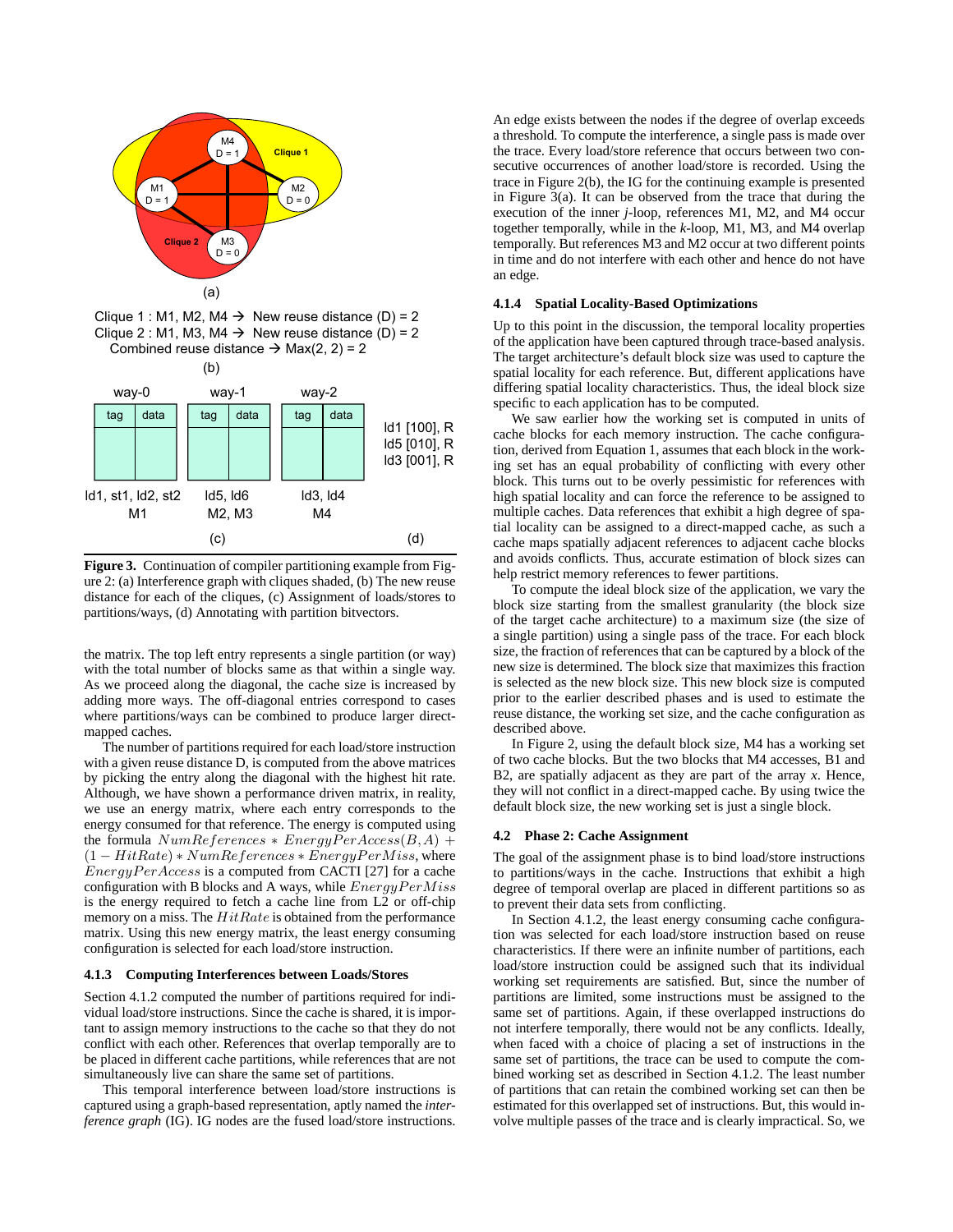need a quick approximation of the combined working set from the individual working set estimates.

To compute the combined working set size for a set of load/store instructions, we use the IG computed in Section 4.1.3. If an edge exists between two nodes, they are assumed to interfere. Hence, the total number of cache blocks required to hold the working set of both these references combined is the sum of the working set size of each reference. But, if they do not interfere, the combined working set size is the maximum of the working set size of both the references.

**Computing Combined Working Sets:** We use the graphtheoretic notion of a clique to compute a combined working set. Given a set of potentially overlapping instructions,  $M_1, M_2, ..., M_n$ , we first consider a subgraph within the interference graph consisting of just these nodes. All maximum cliques within this subgraph are then enumerated. Each clique represents a set of instructions that occur together in time and hence may conflict. All such instructions must be assigned sufficient partitions to prevent conflicts. For each clique, the sum of the working set size of each node in the clique is computed. The working set size of the combined set  $M_1, M_2, \ldots, M_n$  is therefore the maximum of the computed sums over all cliques. From this combined reuse distance, Equation 1 can be used to find the most energy efficient cache configuration for this set of overlapped instructions.

For the interference graph composed of the memory reference instructions M1-M4 shown in Figure 3(a), all maximum cliques are enumerated in Figure 3(b). In this example, we assume that the block size is same as that of the target architecture and hence use the same reuse distance for each instruction as listed in Figure 2(d). The reuse distance of the combined graph is two and is shown in Figure 3(b). From equation 1, for the reuse distance (D) value of two, three partitions are required (see Figure 2(e)) to achieve a high hit-rate.

**Partitioning Algorithm:** We use a simple greedy heuristic to place the instructions in different partitions. Each memory instruction in decreasing frequency order is placed starting from the first partition to the total number of partitions. At each candidate placement point, the most energy efficient cache configuration for that instruction is selected (Section 4.1.2). If there are previously placed instructions, the new working set and the corresponding cache configuration is selected by enumerating all possible cliques for the set of overlapped instructions. Because of the overlaps, the number of partitions for the current instruction can be more than what would have been if only that instruction were to be considered in isolation. Among all such potential placement points, the position that results in the most energy efficient configuration is finally selected for placement for that instruction. This process is then repeated for all instructions.

In our example in Figure 2(a), M1 and M4 have a working set size of one, based on the new block-size computed in Section 4.1.4. For D equal to zero, the number of partitions selected is one (from the matrix in Figure 2(e)). Since M1 and M4 interfere (from the IG in Figure  $3(a)$ ), to minimize conflicts, the greedy heuristic places them in different partitions. Alternately, if they were to be overlapped, to fit the combined working set, both the references will have to be assigned to more than one partition, resulting in more tag checks than necessary. Similarly, M2 and M3 require a single partition and do not interfere. Their combined working set fits within a single partition. Hence, M2 and M3 are placed in the same partition but disjointedly from M1 and M4. The final placement of all  $M_i$ s and their corresponding load/store instructions are shown in Figure 3(c).

**R/U assignment:** The final step of the assignment process is setting the R/U-bit of load/store instructions. This bit specifies whether the placed instruction needs to check only the assigned

partitions during cache lookup for the referenced data. If the Rbit is set, only the assigned ways are probed. If the U-bit is set, all the ways are probed. This is orthogonal to the assignment to partitions. The assignment uses the aliased information computed in Section 4.1.1, where a set of potentially aliasing loads or stores are grouped into a single set. Two instructions from different sets are guaranteed not to interfere. If all instructions within the same points-to set have the same partition assignment, then it is safe to assign the R-bit to each of these instructions. If not, they are assigned the U-bit to avoid coherency and duplication issues. In Figure 3(d), since each of the  $M_i$ s access distinct data objects, they are all assigned the R-bit. Thus, in this example, the compiler was able to restrict each reference to just a single way, thus providing the energy savings of an oracle way-predictor, while maintaining the hit rate of a 3-way hardware cache by proactively avoiding conflicts through careful placement.

# **5. Experimental Evaluation**

#### **5.1 Methodology**

We use the Trimaran [36] compiler and simulator infrastructure for our experiments. The simulator was modified to support the trace analysis described in Section 4. A parametrized cache simulator was built to model way-partitioning based on the annotated load/store instructions generated by the compiler. We assume a RISC, single-issue processor, similar to ARM926EJ, to study the effects of partitioning. The compiler includes aggressive classical optimizations, function inlining, and pointer analysis for load/store optimizations.

Benchmarks from the MediaBench benchmark suite are evaluated on varying L1 data cache sizes and configurations. The partitioning is performed using the train input set run to completion, while results are reported on a reference input set. The cache sizes are varied from 1 Kbyte to 32 Kbytes, all with a 32 byte block size.

We evaluate three different way-partition configurations - *2 part*, *4-part*, and *8-part*, where *n-part* denotes a partitioning of the original cache of *n-ways* into *n-partitions* such that each partition is a single way that is direct-mapped and software managed. We compare against traditional hardware-based 1-, 2-, 4-, 8-, and 16 way set-associative cache configurations of different sizes. Since partitioning can default to all ways, the appropriate comparison has to be made between *2-*, *4-*, and *8-part* to the respective 2-, 4-, and 8 way set-associative cache. We assume LRU replacement policy for the hardware-based cache configurations. For the partitioned cache, when an instruction is assigned to multiple partitions, LRU is used to select among the assigned partitions.

The basic motivation behind these configurations was to ideally restrict instructions to just one partition, while assigning conflicting instructions to different partitions. This allows only a single smaller direct-mapped way to be activated during each access while achieving the miss-rate equivalent to a *n-way* cache. The goal is to level or even out-perform a set-associative cache while being below the access energy envelope of a direct-mapped cache as individual ways are smaller than a unified direct-mapped cache.

#### **5.2 Results**

**Tag-checks & Way Assignment:** Figure 4(a) shows how effective the placement is in restricting the number of ways assigned. It plots two metrics: (i) the average number of dynamic data/tagarray accesses, and (ii) the average number of partitions that are assigned per instruction. The first metric is larger than the second as more ways must be probed to check for the presence of the referenced data. The lines shown in bold are the same metric for a hardware managed direct, 2-way, 4-way, and 8-way caches where both the number of tag-checks and replacements are same as the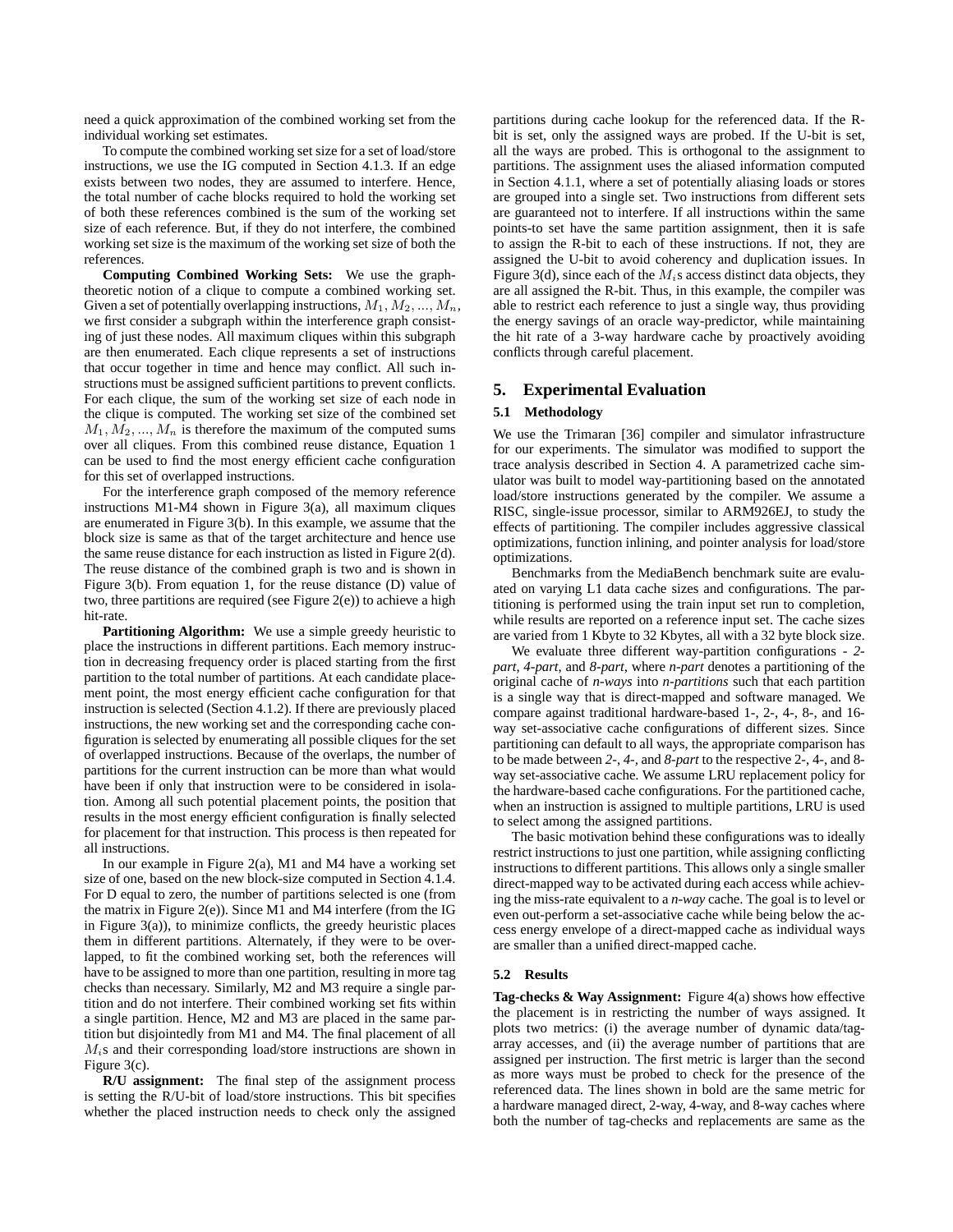

**Figure 4.** (a) Average data/tag-array accesses and partition assignment for different cache sizes and configurations and (b) Percentage reduction in energy for a 16 Kb cache.



**Figure 5.** For a 16 Kb cache, (a) Percentage reduction in energy-delay and (b) Percentage annotated Id/st instructions and code size overhead.

associativity of the cache. The partitioned cache can independently control both the metrics and hence their values are different.

On average, for the *8-part* configuration, we observe a 36% reduction in cache accesses and a 63% reduction in assigned ways (Figure 4(a)). For the *8-part* configuration, the average number of assigned ways (second bar under *Average*) is around 2.9. This means that although there are 8-ways, on an average, it behaves like a 2.9-way associative cache. Other configurations show smaller reductions as they have lesser partitions.

As we scale the number of partitions and their sizes, the number of assigned ways decreases proportionally. This is due to the nature of our heuristics that adapt depending on the available cache partitions. Larger partitions satisfy the working set needs of each instruction and hence there is less need to "spread" them across more ways (Section 4.1.2). Despite assigning to less ways, we are able to achieve miss rates comparable to hardware-based set-associative caches that must activate all the available ways.

**Improvement in Energy:** We focus our energy results on the data cache sub-system as our optimizations target only the data cache. Figure 4(b) compares the percentage improvements in cache energy saved when compared to the corresponding hardware managed cache with the same number of ways on a 16 Kb cache.

The energy measurements are obtained using CACTI-3.2 [27], assuming the same physical configuration as shown in Figure 1. For all caches, we obtain the energy per access for a single way and scale it by the number of ways activated to compute the total energy [22]. The Am41PDS3228D SRAM [2] was assumed to be the off-chip memory with 3.024nJ per access (16-bits).

Since *8-part* eliminates all of the misses with a few number of ways, it achieves the highest relative energy-savings of around 20%. The *2-part* is not able to eliminate as many tag/data-array checks when compared to *4-* or *8-part* caches and hence we observe a comparatively smaller relative energy improvement. For *g721encode*, we observe almost 50% savings in relative energy for a *8-part* configuration. On average, when all configurations are compared relative to a direct-mapped cache (not shown), *2 part* partition is the most energy efficient. This is because, the 2 partitions are able to remove most of the misses with an average of 1.6 tag-checks.

**Improvement in Energy-Delay:** MediaBench applications have a small data memory footprint and hence do not require large caches. On a 16 Kb cache, the conflict misses were almost negligible. Thus, there was no performance advantage in using a partitioned data cache compared to a traditional hardware-managed set-associative cache. But, the partitioned cache has the advantage of achieving the same performance advantage of a corresponding set-associative cache without incurring the tag/data-array access overhead.

Figure 5(a) compares the percentage improvements in the energy-delay product when compared to the corresponding hardware managed cache with the same number of ways on a 16 Kb cache. Since we model a single-issue machine, we use the simple performance equation:  $Hits + Misses * MissPenalty$ , where miss-penalty is assumed to be the off-chip latency of 25 cycles [33]. Energy-delay shows similar trends as energy, where relatively, *8 part* shows maximum savings.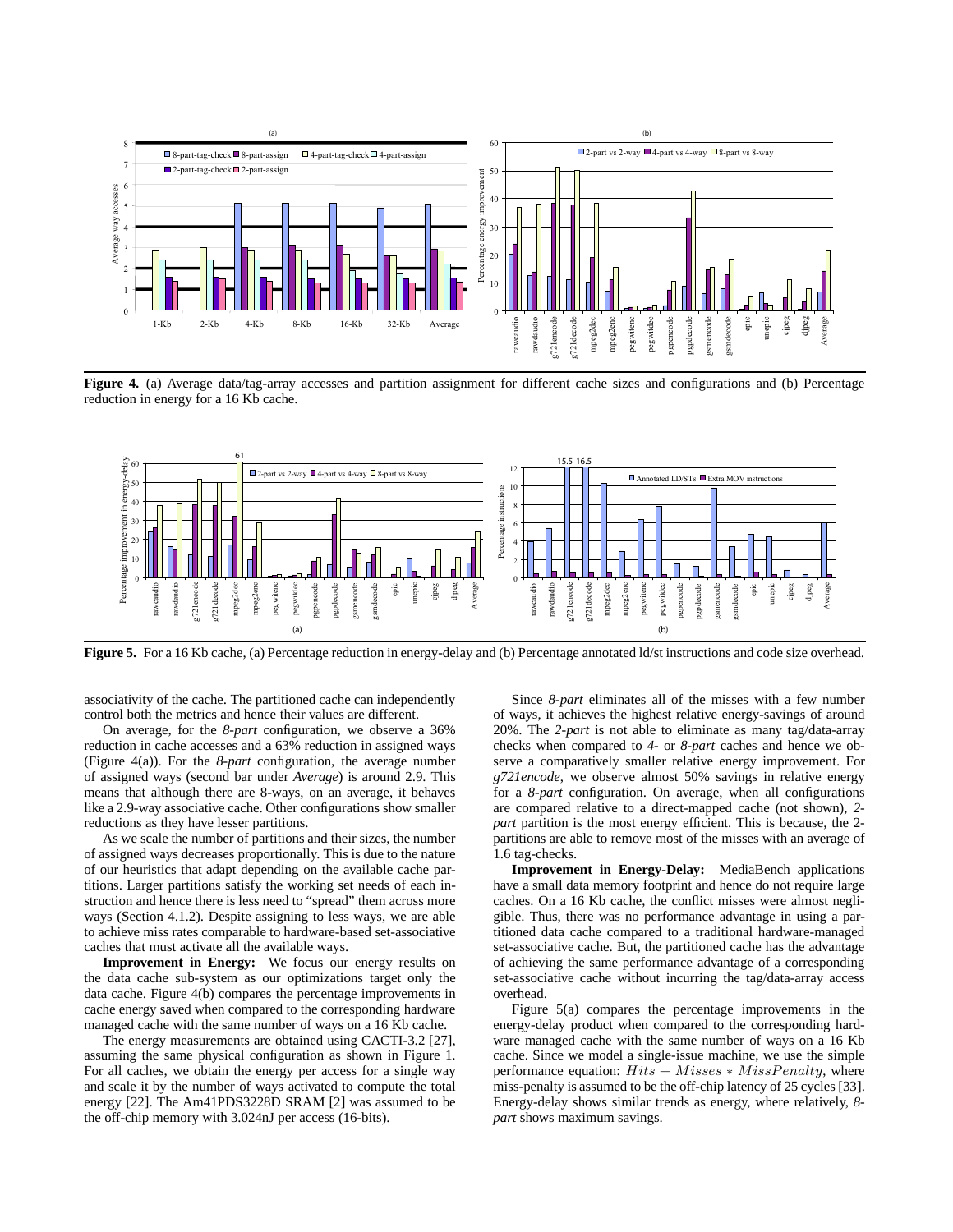| <b>Benchmark</b> | 2-part | 4-part | 8-part            | 1-way | $2$ -way | $4 - way$ | 8-way | $16$ -way |
|------------------|--------|--------|-------------------|-------|----------|-----------|-------|-----------|
| rawcaudio        | 1.3    | 1.2    | 1.3               | 3.8   | 1.4      | 1.4       | 1.4   | 1.4       |
| rawdaudio        | 1.4    | 1.5    | 1.5               | 4.2   | 1.6      | 1.5       | 1.5   | 1.5       |
| g721encode       | 0.0    | 0.0    | 0.0               | 1.9   | 0.0      | 0.0       | 0.0   | 0.0       |
| g721decode       | 0.0    | 0.0    | 0.0               | 2.0   | 0.0      | 0.0       | 0.0   | 0.0       |
| mpeg2dec         | 19.0   | 20.3   | 19.2              | 43.1  | 21.4     | 26.1      | 35.7  | 42.2      |
| $m$ peg $2$ enc  | 6.7    | 4.8    | 4.6               | 13.8  | 7.1      | 5.2       | 5.7   | 8.6       |
| pegwitenc        | 71.0   | 70.6   | 70.2              | 77.0  | 71.1     | 70.6      | 70.3  | 70.5      |
| pegwitdec        | 94.9   | 94.3   | 93.8              | 99.9  | 95.1     | 94.5      | 94.1  | 94.3      |
| pgpencode        | 21.1   | 20.1   | 20.1              | 23.1  | 21.1     | 20.5      | 20.1  | 20.1      |
| pgpdecode        | 2.0    | 1.6    | 1.8               | 5.4   | 1.8      | 1.6       | 1.6   | 1.5       |
| gsmencode        | 1.2    | 1.0    | 1.2               | 1.9   | 1.1      | 1.0       | 1.0   | 1.0       |
| gsmdecode        | 1.2    | 1.1    | 1.0               | 1.8   | 1.2      | 1.1       | 0.9   | 0.9       |
| epic             | 28.2   | 27.7   | 28.2              | 31.3  | 28.0     | 27.6      | 28.3  | 28.5      |
| unepic           | 19.4   | 13.7   | 13.8              | 24.8  | 20.5     | 13.8      | 13.6  | 13.7      |
| cjpeg            | 39.3   | 25.8   | 21.3              | 43.0  | 38.4     | 26.3      | 22.5  | 22.1      |
| dipeg            | 48.5   | 30.4   | 24.7              | 75.0  | 48.5     | 30.9      | 25.9  | 25.7      |
| <b>Average</b>   | 22.2   | 19.6   | $\overline{18.9}$ | 28.2  | 22.4     | 20.1      | 20.2  | 20.8      |

**Table 1.** Misses/1000 instructions with various 1 Kb software and hardware partitioned cache configurations.

**Impact on Cache Misses:** Table 1 shows the misses/1000 instructions for different cache partitions on a 1 Kb cache. A smaller cache was used to highlight the ability of the partitioned cache architecture to reduce conflict misses.

On an average, both *4-* and *8-part* partitions perform better than even a 16-way hardware managed cache, while the *2-part* partition performs slightly better than the corresponding 2-way cache. For mpeg2dec, *4-* and *8-part* outperforms the 4-way and 8-way cache, where we observe an increase in misses for higher associativity. This is due to the non-optimality of LRU. Overall, partitioning is able to perform as good as the corresponding set-associative cache.

For the *4-* and *8-part* caches, partitioning is able to remove around 80% of the conflict misses compared to a direct-mapped cache, which is close to a 8-way hardware-managed cache (85%). We observed that capacity misses for the partitioned cache were lower than in the corresponding set-associative cache. An *8-part* cache achieved a 16% reduction in capacity misses compared to an 8-way cache. This is because capacity misses are defined based on a fully-associative cache with LRU, which is not optimal. The compiler-directed data placement is able to eliminate the misses such that it equals or even betters the hardware-based strategy by pro-actively placing the conflicting data elements in different ways.

In our study, we also varied the cache sizes to study the impact of partitioning on different sized caches with different numbers of partitions. In general, we found that for smaller caches the miss-rate improvement is more for partitioned caches because of higher conflict misses. Higher conflict misses for the base case provides opportunities for the compiler to reduce them by proactively avoiding conflicts among co-accessed data items using a whole program knowledge. Secondly, two and four partitions often perform as good as a 8-way set-associative cache. Since fewer partitions consume less energy while maintaining low miss-rates, they are recommended partition configurations.

**Code Size:** Figure 5(b) shows the percentage of static load/store instructions that are annotated by the compiler on a *4-part* 16 Kb cache. The compiler annotates only the most frequently executed and profitable instructions, while the rest are assigned to all partitions. On average, only 6% load/stores are annotated. As described in Section 3, these annotated instructions require an extra move instruction to initialize the CAR with the bit-vector corresponding to the assigned partitions. Since many instructions are assigned to the same set of partitions, common sub-expression elimination and loop-invariant code-motion is applied to remove such redundant moves. The graph also shows that the static move instructions (right bar of Figure 5(b)) inserted average around 0.4%. The dynamic cycle count increase observed is less than 1%. Thus, the code size increase and performance overhead of these moves is negligible.

# **6. Related Work**

**Multiple/Split Partitioned Caches:** A variety of hardware cache organizations [11, 26, 29] consisting of multiple/split caches aimed at storing data based on spatial, temporal, or a combination of access pattern behavior have been explored in the past. All of these schemes employ hardware techniques to dynamically classify memory blocks into each of the special caches (partitions). The cache controller is modified to detect the access pattern and route the data to the appropriate cache partition. Recently, hardwarebased programmable decoders have been suggested in [41] to reduce conflict misses in direct-mapped caches. Hardware-based dynamic partitioning of shared caches for multiple processes or threads [34] have also been proposed.

The use of compile time classification of memory reference instructions into spatial, temporal, and spatial-temporal has been explored in [30]. The classified data references are then cached into three separate organizations. At run-time, the cache controller places data in a given cache depending on the instruction. Spatial and temporal caches are very small and fully associative, while spatial-temporal caches are larger. Different block sizes are also used for each of the caches.

Although our partitioned cache approach is similar in spirit to earlier work on split caches, our scheme is more flexible in that we allow more generalized form of partitions. In addition, instead of a dedicated hardware controller deciding on what data needs to reside in which partition, the compiler, is used to make partitioning decisions. Most other partitioning schemes physically partition the caches with customized configurations which might not be applicable for all workloads. In comparison, our scheme can easily be defaulted to a traditional unified cache by using regular load/store instructions.

The partitioned cache techniques presented in [14, 25] differ from the scheme we propose in several aspects. Their hardware scheme does not handle coherency issues, whereas we selectively probe all cache partitions to detect and resolve coherency and data duplication. Our scheme also has the ability to specify multiple non-contiguous partitions with possibly a global replacement among the different partitions. In addition, we only need to partition a select set of load/store instructions and can easily default to a traditional cache based on the needs of the application. [14, 25] use hardware-based partition descriptor tables to record the size and offset of the partitions in the original cache. The PC of the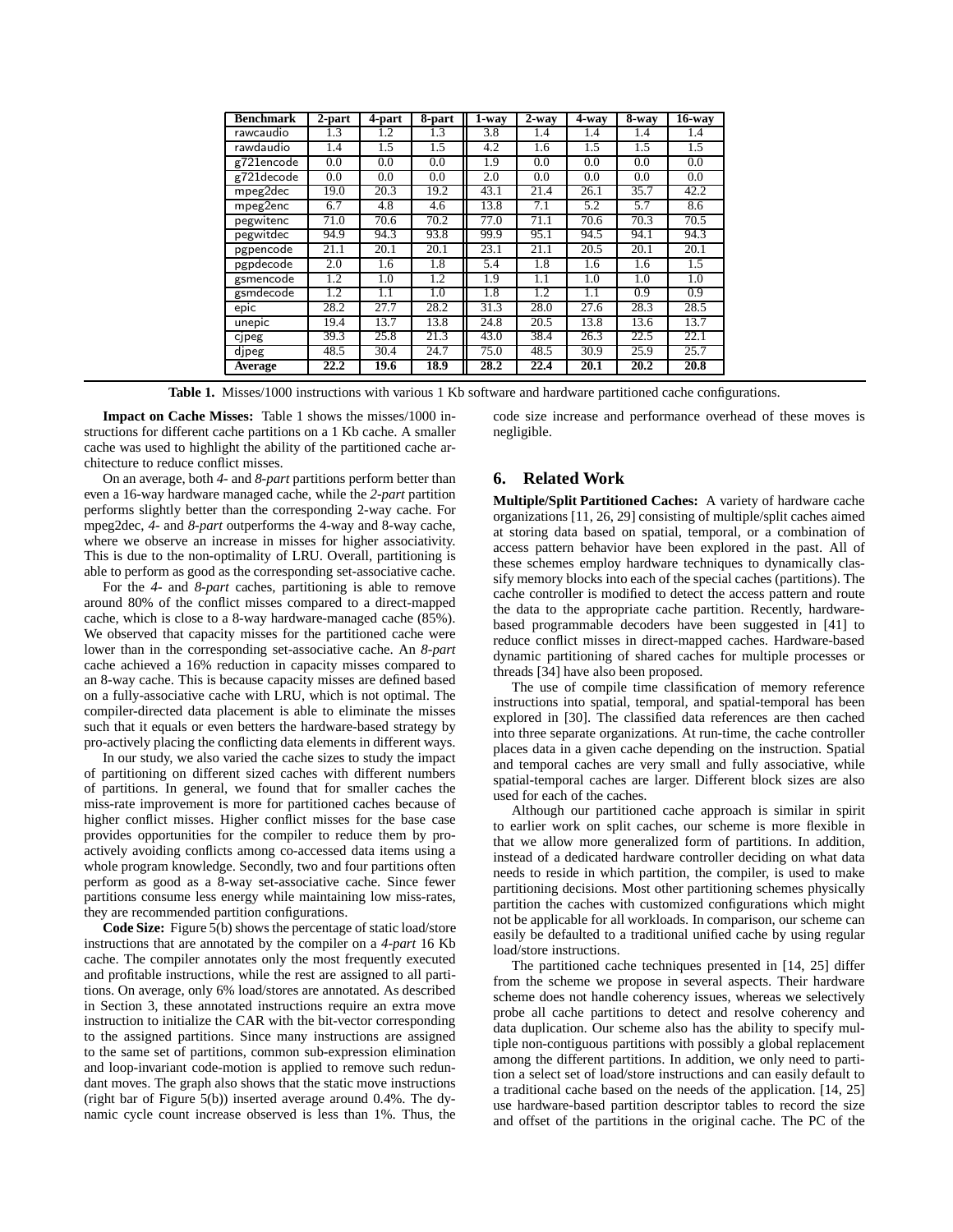load/store instruction is used to index into another table to identify the assigned partition. This can affect hit time. They limit their analysis to loops with affine accesses and do not handle multiple partitions for a single load/store.

**Coarser-Grained Partitioning:** While our method uses a finegrained approach to partitioning, more coarser-grained techniques have been studied in the past. A hardware/compiler scheme is used in [37] to classify an instruction as cacheable or non-cacheable based on the miss rate. In region-based caching [18], caches are partitioned depending on whether an access is to the heap, stack, or the global address space. Minimax caches [38] partition scalars and non-scalars to different caches to reduce conflicts. Page-based partitioning has been proposed in [33], where a smaller directmapped cache is placed next to a larger main cache. To avoid conflict misses, page coloring schemes have been proposed in the past [32]. But, these require additional OS support and are dependent on whether the cache is virtually or physically indexed. Moreover, they are targeted towards reducing just the conflicts within a cache and not towards reducing the number of tag lookups. Our scheme can control data placement irrespective of the underlying addressing schemes. It allows more fine-grained partitioning and control and can emulate the above strategies by annotating the instructions based on their broader classification. Instruction-driven control can generalize to all kinds of data access patterns.

**Hardware/Software Cache Management:** FlexCache [21] uses software-based cache management by grouping references to hot pages to avoid redundant tag-checks. This can affect hit-case latency, which is reduced using ISA extensions and special registers to store the address translations. They do not target partitioned caches, which combine the benefit of both traditional caches and software management.

Way-partitioning [9] partitions the ways (columns) of a cache such that the replacement decisions are restricted to certain ways. A bit-vector is used to restrict the allowable ways and use the reserved partitions as scratch-pad memories. They do not make fine-grained replacement decisions on a per instruction basis, which allows us to tackle both energy and conflict misses. Their technique performs partitioning at the page-level by modifying the TLB. Moreover, they do not allow restricting lookups to the assigned partitions. Thus, our technique generalizes on their method.

Cache management through compiler specified hints has been proposed in [31] to decide what data is to be retained/evicted. But, their focus is on reducing conflicts and are not always applicable in general, especially in the presence of dynamically allocated data. The hardware still performs energy inefficient tag checks. Our work instead tries to efficiently use the available ways in a set-associative cache for energy improvements while maintaining performance through a mix of static and profile-driven analysis. The proposed solution can be applied over the existing code/data re-organization techniques [28, 8] to further improve performance.

**Hardware/Software Techniques Towards Cache Energy Savings:** To reduce the energy consumed in set-associative caches, recently, pseudo set-associative caches have been proposed [7, 12, 13, 42]. The basic idea is to probe each of the ways sequentially or use some form of hardware way prediction. For the common case, where the first access results in a hit, there can be substantial savings in energy and access time. Unlike our method, the probing is done in hardware with no compiler control. Our technique is more general, as it can selectively activate different sets of tag/dataarrays for different references in the application without incurring any cycle time overheads. In fact, for instructions that need to access multiple ways, we can allow techniques similar to theirs to further reduce power at the expense of increased cycle time. Dynamically reconfigurable caches have been proposed in [1, 3, 40] where selected portions of the cache can be disabled for energy

savings and for dynamically tuning the memory configuration depending on the application's needs. Compiler-based techniques to reduce tag energy have been proposed in [39]. These techniques do not try to reduce conflict misses. Alternately, banking [10] can be deployed to reduce cache access energy, but this is orthogonal to partitioning and can be applied to individual partitions if desired.

## **7. Conclusion**

In this paper, we presented a novel compiler-managed partitioned cache architecture, where individual ways within the cache are explicitly controlled by load/store instructions. These load/store instructions provide directives to the hardware to control placement within individual ways, as well as regulating the ways that need be probed during cache access. This primary benefit is avoiding redundant tag/data array checks, thus reducing energy. Performance improvement can also be achieved by reducing conflict misses through intelligent placement of data. In addition, a compiler algorithm that uses whole program knowledge and profile information is presented that assigns instructions to the partitions with negligible increase in code size. An average of 15% energy savings was achieved with four 4 Kb direct-mapped caches when compared to a traditional 4-way set-associative 16 Kb cache.

## **Acknowledgments**

We would like to thank Dr. Krishnan Kailas and Dr. Zehra Sura of IBM TJ Watson Research Center for the initial discussions on partitioned caches. This work was supported by the Engineering Research Centers Program of the National Science Foundation under award number EEC-9986866, National Science Foundation grant CCF-0347411, and equipment donated by Hewlett-Packard and Intel Corporation.

#### **References**

- [1] ALBONESI, D. Selective Cache Ways: On Demand Cache Resource Allocation. In *Proc. of the 32nd Annual International Symposium on Microarchitecture* (Nov. 1999), pp. 248–259.
- [2] AMD. *Am41PDS3228D SRAM*, 2004.
- [3] BALASUBRAMONIAN, R., ET AL. Memory Hierarchy Reconfiguration for Energy and Performance in General-Purpose Processor Architectures. In *Proc. of the 33rd Annual International Symposium on Microarchitecture* (Dec. 2000), pp. 245–257.
- [4] BANAKAR, R., ET AL. Scratchpad Memory: A Design Alternative for Cache On-Chip Memory in Embedded Systems. In *Proc. of the Tenth International Conference on Hardware/Software Codesign* (May 2002), pp. 26–32.
- [5] BREHOB, M., AND ENBODY, R. An Analytical Model of Locality and Caching. Tech. Rep. MSU-CSE-99-31, Michigan State University, Sept. 1999.
- [6] BROOKS, D., TIWARI, V., AND MARTONOSI, M. A framework for architectural-level power analysis and optimizations. In *Proc. of the 27th Annual International Symposium on Computer Architecture* (June 2000), pp. 83–94.
- [7] CALDER, B., GRUNWALD, D., AND EMER, J. Predictive Sequential Associative Caches. In *Proc. of the 2nd International Symposium on High-Performance Computer Architecture* (Feb. 1996), p. 244.
- [8] CHILIMBI, T. M., HILL, M. D., AND LARUS, J. R. Cache-conscious structure layout. In *Proc. of the SIGPLAN '99 Conference on Programming Language Design and Implementation* (May 1999), pp. 1–12.
- [9] CHIOU, D., JAIN, P., RUDOLPH, L., AND DEVDAS, S. Application Specific Memory Management in Embedded Systems Using Software-Controlled Caches. In *Proc. of the 37th Design Automation Conference* (2000), pp. 416–419.